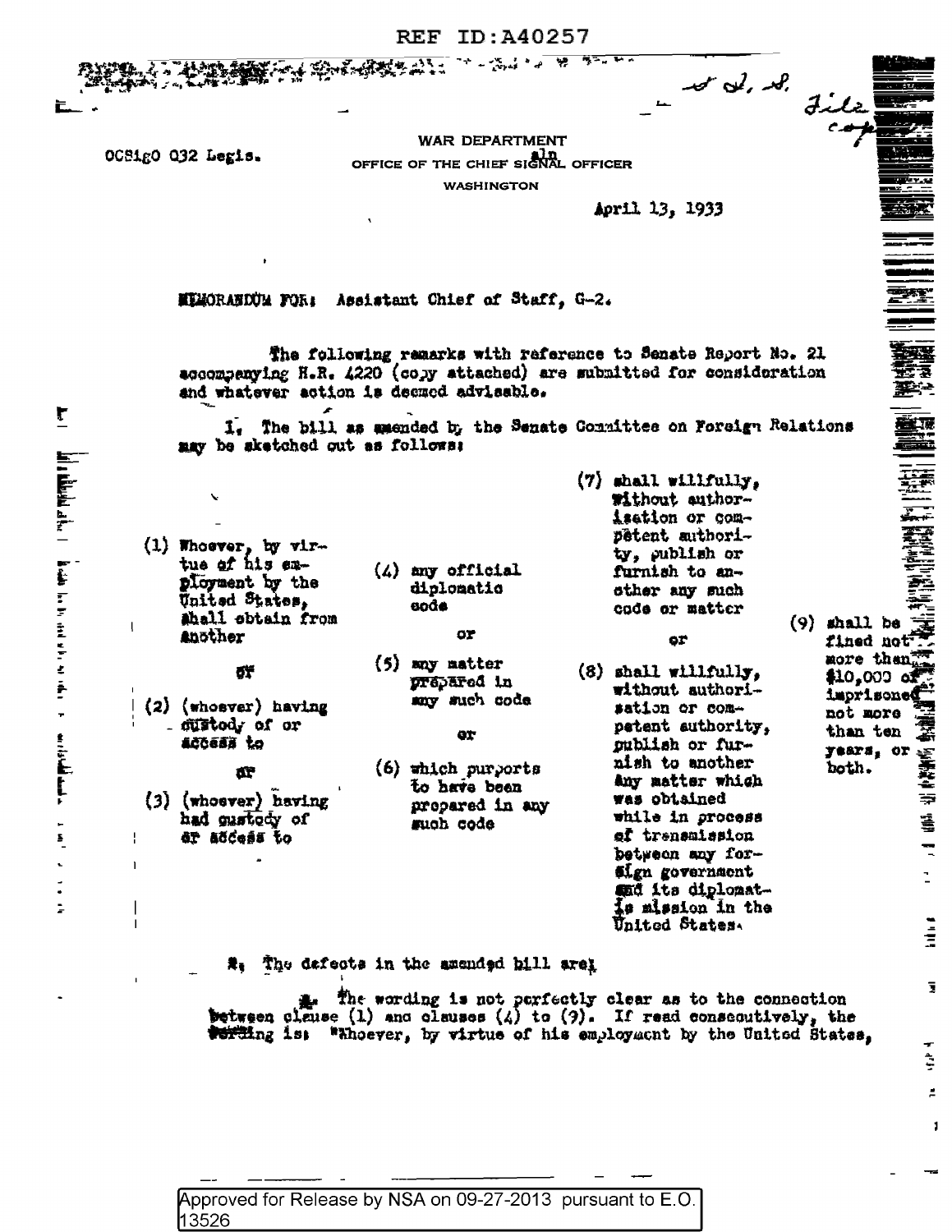$\sim$   $^{-4}$ 

 $\mathbf{z}$ 

 $\ddot{\cdot}$ 

 $\hat{\mathbf{x}}$ 

 $\ddot{\cdot}$ 

 $\mathbf{x}$ 

 $\frac{1}{2}$ 

 $\mathbf{I}$ 

 $\mathbf{I}$ 

ahall obtain from another any official diplomatic code . . . shall willfully, without suthorization or competent authority, publish... shall be fined  $\bullet$   $\bullet$  <sup>s</sup> There are three "shall's" in this sentonce and it is by no means clear which are coordinate, or what is apecifically intended.

 $\mathbf{I}$ 

 $\mathbb{Z}$ 

 $\frac{1}{2}$ 

 $\tilde{\mathbf{v}}$ 

| list | bat | had | had | had | had | had | had | had | had | had | had | had | had | had | had | h

π.  $\overline{a}$ 

b. The bill covers only codes and code messages. It should gover codes, ciphers, code messages, cipher messages.

g. The bill covers only diplomatic matter. How about naval and military matter?

d. As regards clause (3), the bill covers only matter in transit between a foreign government and its diplomatic mission <u>in</u> the United States. It does not cover matter in trenait between a foreign government and its diplomatic mission in other countries. and would specifically exclude messages such as those shown on pages 291-317 in "The American Black Chamber", on which pages there are shown messages purported to have passed between Tokio and London. Tokio and Paris, as well as between Tokio and Washington. The estiousness of this restrictive application, if unintentional, is apparent; if intentional, it should be given very careful consideration in connection with the present and immediate purpose of the legislation.

g. The bill does not cover secret written correspondence in plain language.

f. Does the word "furnish" also cover disclosure by word of mouth, lectures both public and private?

3. The following wording is submitted for considerations

"That whoever being or having been in the employ of the United firtes shall willfully, without authorization or compotent authority, disclose, publish, or furnish to others any official code or cigher ef a foreign government, or any official secret communication exchanged between officials of a foreign government, shall be fined not more than \$10,000 or imprisoned not more than ten years, or both,"

A. If it were destred to cover all persons within the jurisdiction of the United States, whether or not they are now or were ever employed by the United States, the clause "boing or having been in the employ of the United States" can be deleted. It is conceivable that a telegraph. eable, or radio eperator might obtain or solve certain messages and publish then, to the embarrassment of the government.